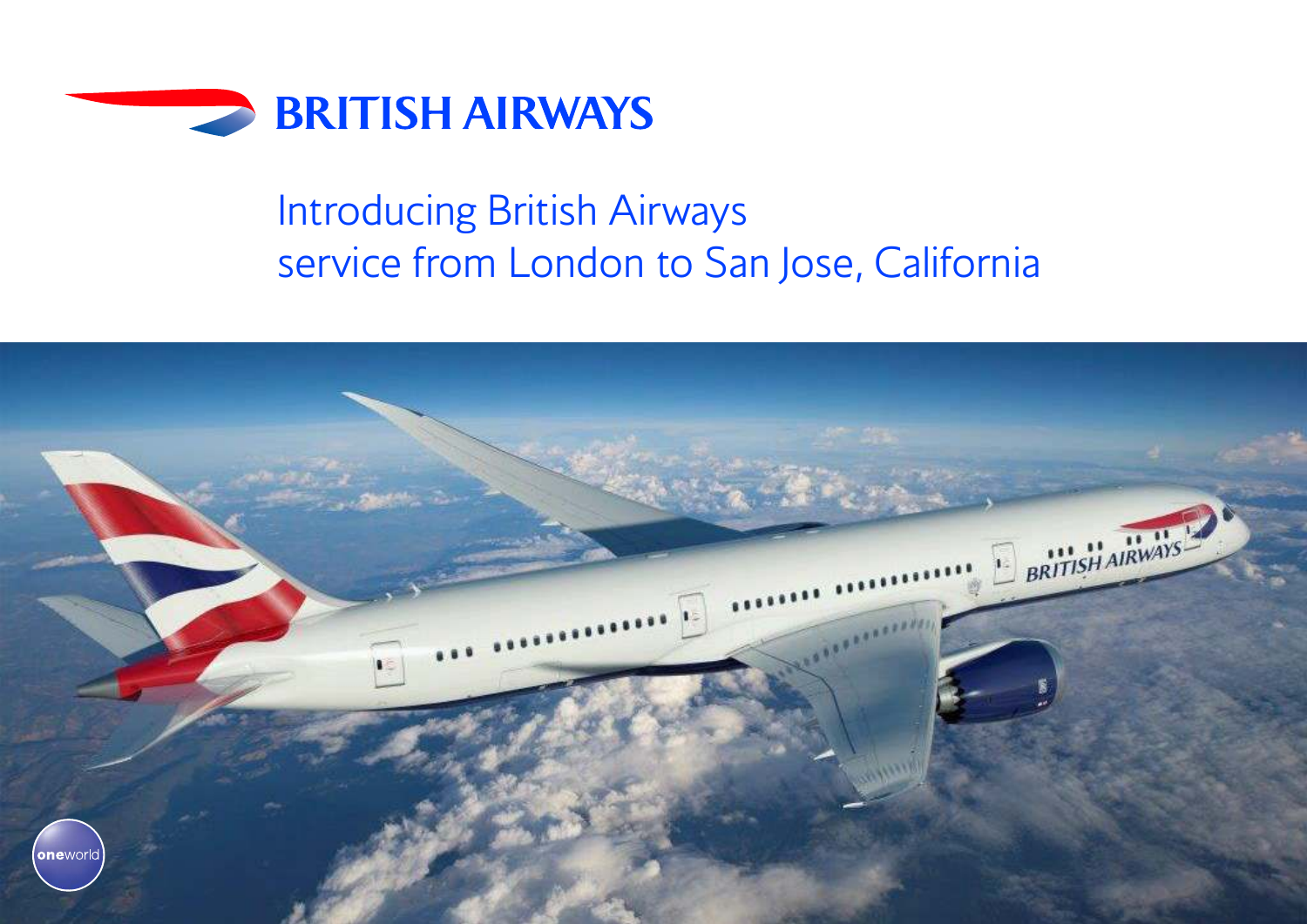

# A new and exciting route for British Airways – San Jose, California

From 04 May 2016, British Airways will start flying to San Jose, California. Located south of San Francisco Bay, the self-styled capital of Silicon Valley is a fast growing region that is home to numerous high tech companies including Apple, Google, Hewlett-Packard, Intel, and Cisco.

The leisure traveller will find that San Jose is well located for the main California tourist locations of Napa Valley, San Francisco, Yosemite and Monterrey, with many local attractions including museums and galleries, shopping, family attractions, parks and leisure facilities. San Jose is also home to several professional sports teams and a thriving arts community.

This exciting new route will operate daily from London Heathrow Terminal 5, the state of the art home of British Airways. Terminal 5 is the perfect place to connect with North America and in particular California, where British Airways also flies to San Francisco, Los Angeles and San Diego. Terminal 5 is equipped to help make our customers' journeys as smooth as and as pleasurable as possible, with a particular focus on helping our customers to travel as quickly as possible through the airport, recognising that time is precious. It's no wonder that Terminal 5 is the winner of the Skytrax World's best Airport Terminal for three consecutive years from 2012-2014.

We look forward to welcoming you to our home, Terminal 5.

### Introducing British Airways Boeing 787-9 service from London Heathrow to San Jose, California

British Airways will be introducing the newest aircraft to our fleet on the San Jose, California route. The Boeing 787-9 is the very latest model of our Boeing 787 Dreamliner aircraft. The Boeing 787-9 is a mid-size, dual aisle, twin engine jet and Boeing's most fuel efficient aircraft to date - 20% more fuel efficient than the similar sized commercial jets it is designed to replace. Composite materials make up 50% of the primary structure, including the fuselage and wings.

The windows are over 30% larger than those on most similarly sized aircraft and the brightness can be adjusted at the touch of a button. The latest engine technology reduces noise levels by up to 60% both in-and outside the cabin. The aircraft also features raked wingtips to further improve fuel efficiency.

With some of the largest aircraft windows in the sky, you'll enjoy views of the horizon no matter where you sit in our Boeing 787-9 aircraft. Playing a starring role is the evolution of our First cabin. Boasting just eight seats compared to the usual 14, the First experience on the aircraft offers an intimate cabin with premium service.

The aircraft offers 8 seats in First, 42 flatbed seats in Club World business class, 39 seats in our World Traveller Plus premium economy cabin and 127 seats in our World Traveller economy cabin. This aircraft offers our Audio Visual On Demand entertainment system and will be flying daily from London Heathrow's Terminal 5.